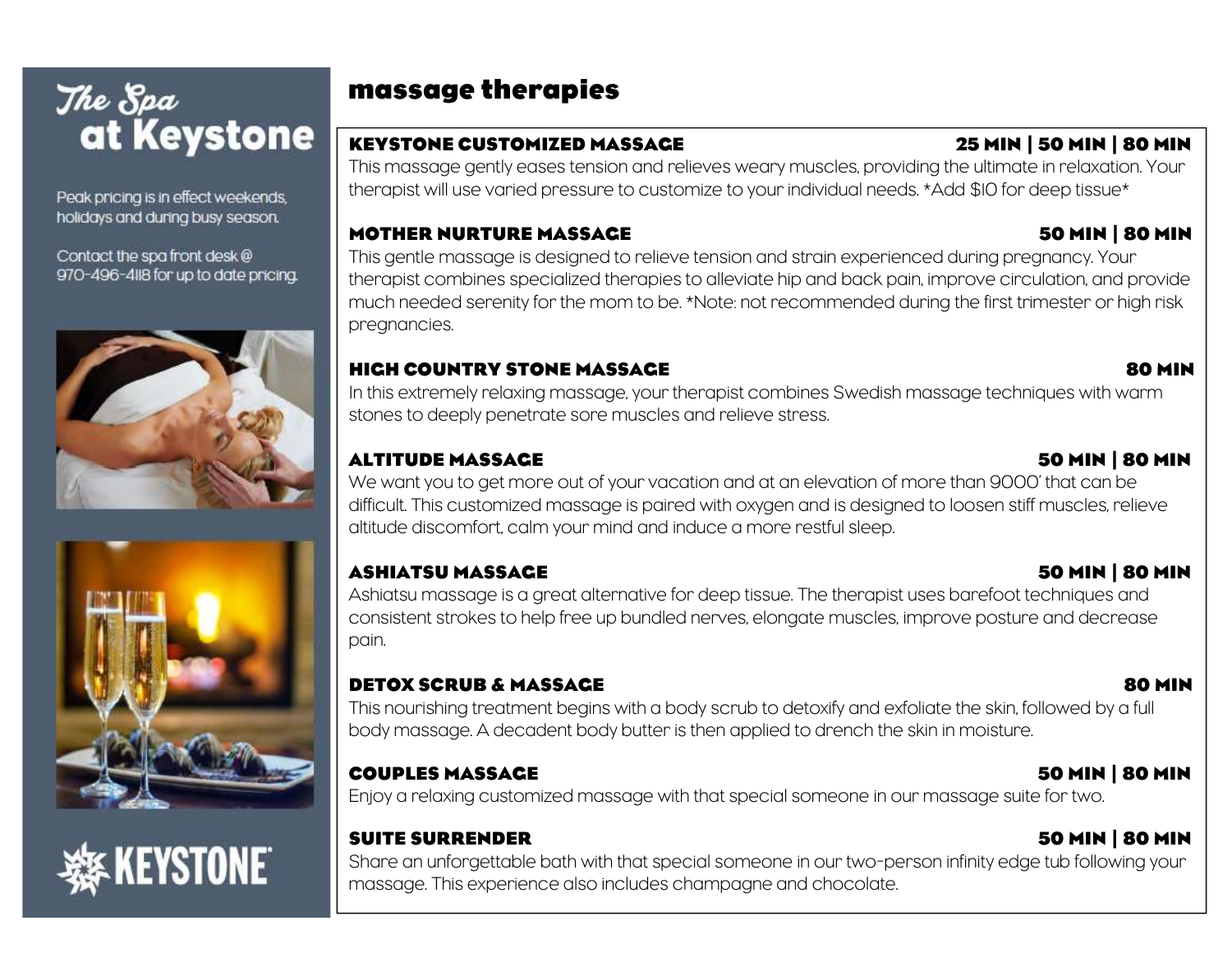Peak pricing is in effect weekends, holidays and during busy season.

Contact the spa front desk @ 970-496-4118 for up to date pricina.



**EYSTONE®** 

### facial treatments

### KEYSTONE CUSTOMIZED FACIAL 25 MIN | 50 MIN | 80 MIN

This restorative facial will leave your complexion positively radiant. After an in-depth analysis of your skin, your esthetician will customize the facial using the best quality skin care products to suit your unique needs.

### NUFACE CELLULAR LIFT 50 MIN | 80 MIN

Coined as "Pilates for your face", this patented technology gently and effectively delivers soft microcurrent waves to strengthen, lift and tone facial muscles. This toning device also improves the appearance of your skin by increasing circulation and collagen production. To compliment this service we are offering 10% off any NuFace or NuBody product on the day of your service.

### INTRACEUTICALS OXYGEN FACIAL 80 MIN

This is the age defying treatment everyone is talking about resulting in luminous skin and unparalleled hydration. Serums and oxygen work together to reduce the appearance of fine lines and wrinkles while tightening and firming for a more defined facial contour. Your skin will instantly feel rejuvenated with improved volume and a noticeable lift.

### enhancements \*must be paired with massage or facial

### FOOT REFRESHER 20 MIN

Get energized with a detoxifying salt scrub that softens your feet and increases circulation. Warm towels are applied for further relaxation, with a deeply hydrating lotion to finish

### SCALP MASSAGE & TREATMENT 20 MIN

Warm, antioxidant-rich oils are massaged deep into the scalp to address oily, dry or sensitive scalps. Your hair and scalp are sure to get a large dose of vitality and shine.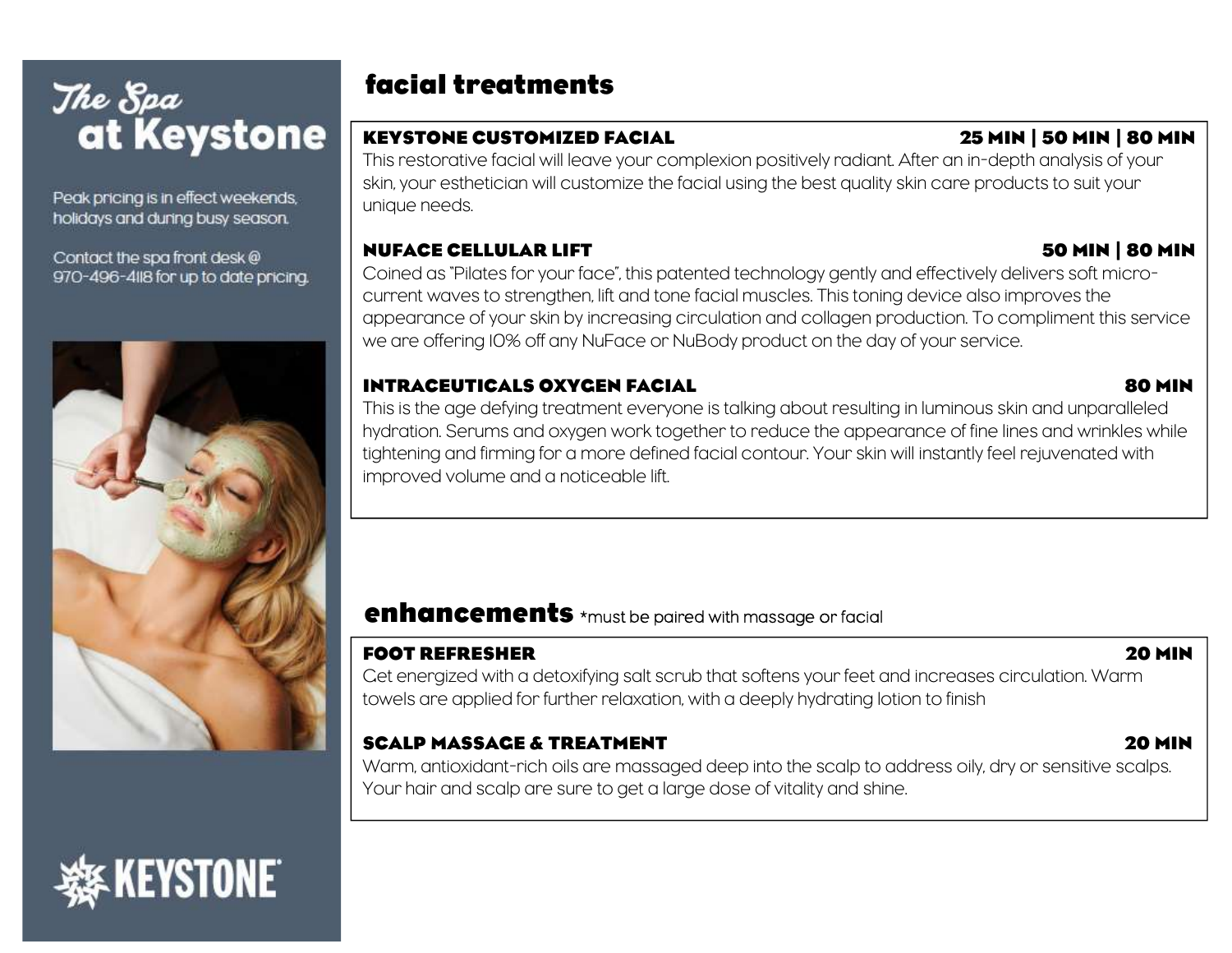Peak pricing is in effect weekends, holidays and during busy season.

Contact the spa front desk @ 970-496-4118 for up to date pricing.



## **(Eystone)**

### body treatments

### BLUEBERRY SOY-LICIOUS WRAP **80 MINUTES**

This rejuvenating treatment starts with a Blueberry Sugar Scrub, followed by an application of Blueberry Soy Slimming Body Masque. You are then enveloped by a thermal body wrap which allows antioxidants and skin firming herbs and plant extracts to penetrate the skin more effectively. This luxurious treatment is finished with the gentle application of a Blueberry Soy Massage Soufflé.

### COCO-LUSCIOUS WRAP 80 MIN

This treatment begins with your body being buffed to perfection using a Coconut Sugar Scrub. Mango Pineapple Enzyme is then applied and you are enveloped in a thermal body wrap which accelerates the activity of the gentle fruit acids to provide exfoliation and help lighten pigmentation. The finishing touch is a deeply hydrating Coconut Firming Body Lotion that instantly improve skin firmness, texture and tone.

### CRANBERRY DIVINE SCRUB 50 MIN

This hydrating, skin polishing body scrub will reduce the appearance of cellulite and help increase circulation. An antioxidant rich Cranberry Sugar Scrub is used to exfoliate and rejuvenate the skin. This treatment is finished with the gentle application of an active lotion which will warm, oxygenate, tighten, and firm the skin.

### MICROCURRENT NUBODY TREATMENT **ALCORAGIZATION** TO MIN

This treatment helps you achieve what nutrition and exercise alone cannot. The NuBody skin toning device is specially engineered with four treatment spheres that work together to deliver a powerful yet gentle flow of targeted micro-current to 5 areas of the body: upper arms, abs, buttocks, front and back of thighs, and inner and outer thighs. You will notice an improvement in the appearance of dimples and firming of sagging skin. To compliment this service we are offering 10% off any NuFace or NuBody product on the day of your service.

### perfect pairings

### PAIR TWO OR MORE SERVICES AND RECEIVE 10% OFF

Services must be done in the same day by the same guest. Cannot combine discounts.